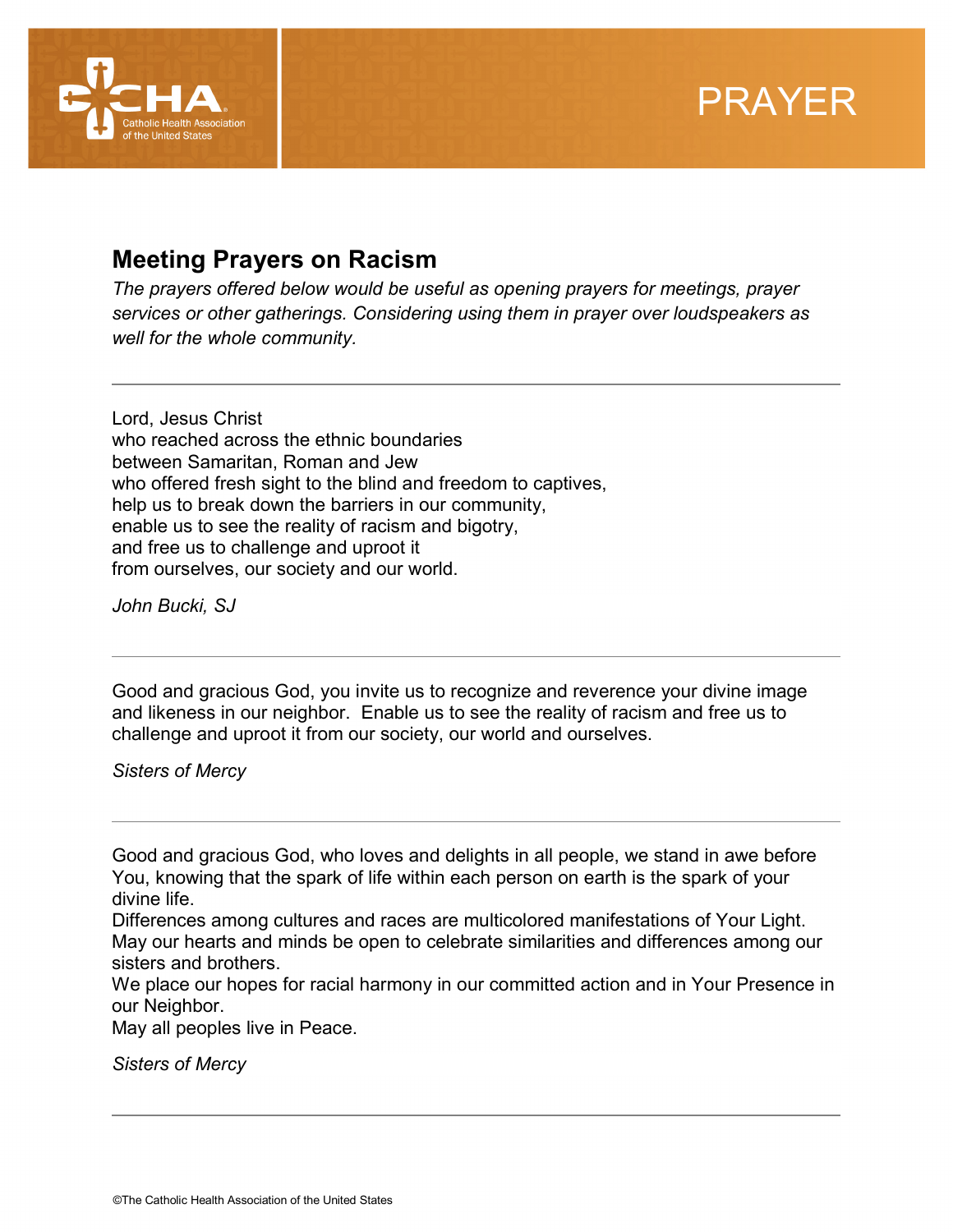



Creator of all people, in our amazing diversity of size, shape, color, and giftedness: guide us, by your grace, to recognize the beauty and fitness of all whom you have made in your own image.

Give us gifts of humility and generosity of spirit to recognize in all people, the face of our Savior, Jesus, and to practice his commandment to "love one another," toward the end of bringing harmony and peace among persons of all colors, origins, and abilities, for the sake of your Kingdom.

*Episcopal Diocese of West Virginia*

One God, in Three Persons, creator of one human species, in many hues: all who pray to you are descendants of Adam and Eve, all members of one race called "human." Forgive the blindness that causes our eyes to notice and magnify those things we regard as different from ourselves in others. Teach us to see clearly, that we, your children, are far more alike than we are different. Help us to put aside the racial prejudices embedded within us, and to see within every person the Child of God you created, our sister or brother, destined for Glory. In the name of One who died for all persons, of all colors, Jesus Christ.

*Episcopal Diocese of West Virginia*

God our Creator, you created humankind in your image, and blessed us with your love. Help us to show that love to one another as we work for equality for all races in education, housing, public services, and employment opportunity. Give us strength and courage to speak out against injustice, and to work for the transformation of unjust systems that keep some in bondage: that we may more fully live out your kingdom here on earth; through Jesus Christ your son, who came to set us free.

*Episcopal Diocese of West Virginia*

O giver of all good gifts, you have differently blessed and differently challenged your children.

Some of us have handicaps for which we need the aid of social services, and some of us find our quest for such aid hindered by the complication of racial discrimination. Help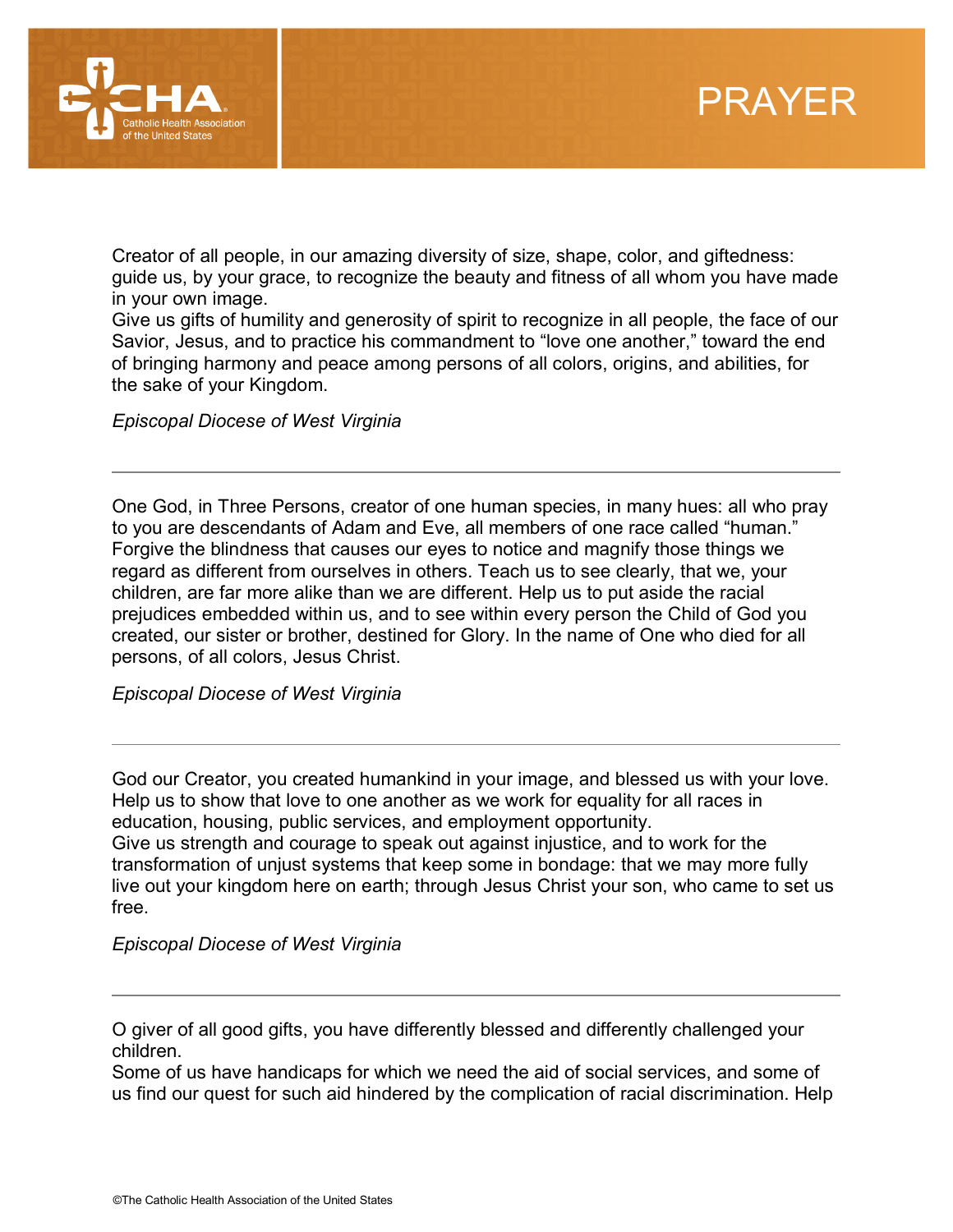

us to overcome barriers of all kinds that prevent your people from functioning fully and freely, and let us never tolerate the denial of equal services to anyone because of their race.

*Episcopal Diocese of West Virginia*

O God of all nations and all peoples: our nation once, in time of war, forcibly interned in camps, without trial and without just cause, many of our own people because of their Japanese ancestry. Grant us, by your grace, the strength and courage never again to treat as enemies any entire group of persons, solely because of the enmity of some members of that group, but to defend and preserve the basic human rights of all people, even in times of distress, for the sake of your Son who died for all.

*Episcopal Diocese of West Virginia*

O God of infinite mercy, we live in a land where the native peoples were moved, often by force, from the bountiful lands they inhabited to places of desolation. Help us to support them now as they seek to retain their rich native cultures. Open our eyes to the poverty and despair that so often accompany them through life, and give us the courage and will to change the systems that perpetuate injustice, for the sake of your Son our Lord.

*Episcopal Diocese of West Virginia*

Dear God,

In our efforts to dismantle racism, we understand that we struggle not merely against flesh and blood but against powers and principalities – those institutions and systems that keep racism alive by perpetuating the lie that some members of the family are inferior and others superior.

Create in us a new mind and heart that will enable us to see brothers and sisters in the faces of those divided by racial categories.

Give us the grace and strength to rid ourselves of racial stereotypes that oppress some of us while providing entitlements to others.

Help us to create a church and a nation that embraces the hopes and fears of oppressed people of color where we live, as well as those around the world.